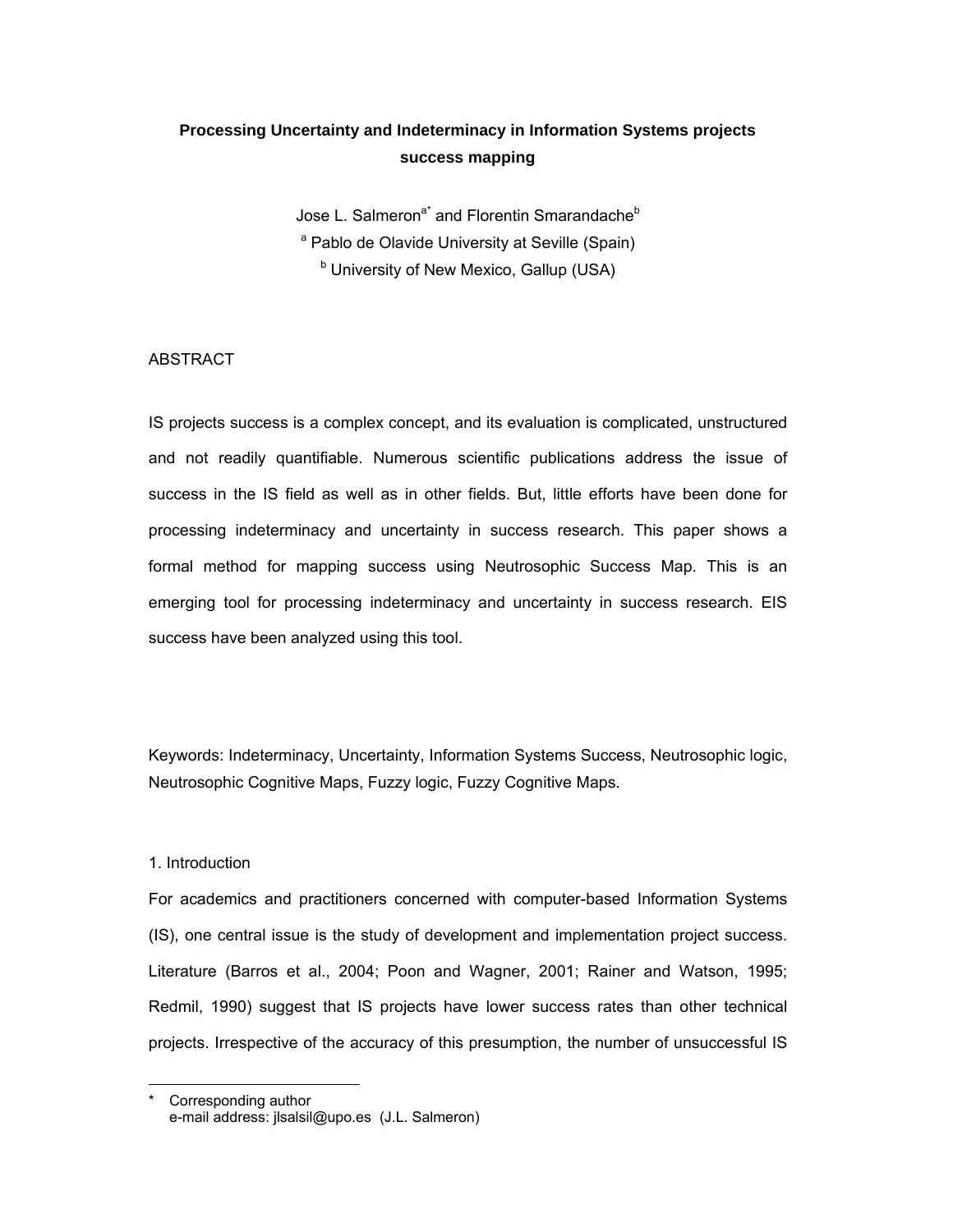projects are over the number of successful ones. Therefore, it is worthwhile to develop a formal method for mapping success, since proper comprehension of the complex nature of IS success is critical for the successful application of technical principles to this discipline.

To increase the chances of an IS project to be perceived as successful for people involved in project, it is necessary to identify at the outset of the project what factors are important and influencing that success. These are the Critical Success Factors (CSF) of the project. Whereas several CSF analyses appear in the literature, most of them do not have any technical background. In addition, almost none of them focus on relations between them. In addition, it is important to discover the relationships between them. Research about it was becoming scarce.

In this paper, we propose the use of an innovative technique for processing uncertainty and indeterminacy to set success maps in IS projects. The main strengths of this paper are two-folds: it provides a method for processing indeterminacy and uncertainty within success and it also allows building a success map.

The remainder of this paper is structured as follows: Section 2 shows previous research; Section 3 reviews cognitive maps and its evolution; Section 4 is focused on the research model; Section 5 presents and analyzes the results; the final section shows the paper's conclusions.

#### 2. Previous research

Success is not depending to just one issue. Complex relations of interdependence exist between IS, organization, and users. Thus, for example, reducing costs in an organization cannot be derived solely from IS implementation. Studies indicate that the IS success is hard to assess because it represent a vague topic that does not easily lend itself to direct measurement (DeLone and McLean, 1992).

According to Zviran and Erlich (2003), academics tried to assess the IS success as a function of cost-benefit (King and Schrems, 1978), information value (Epstein and King,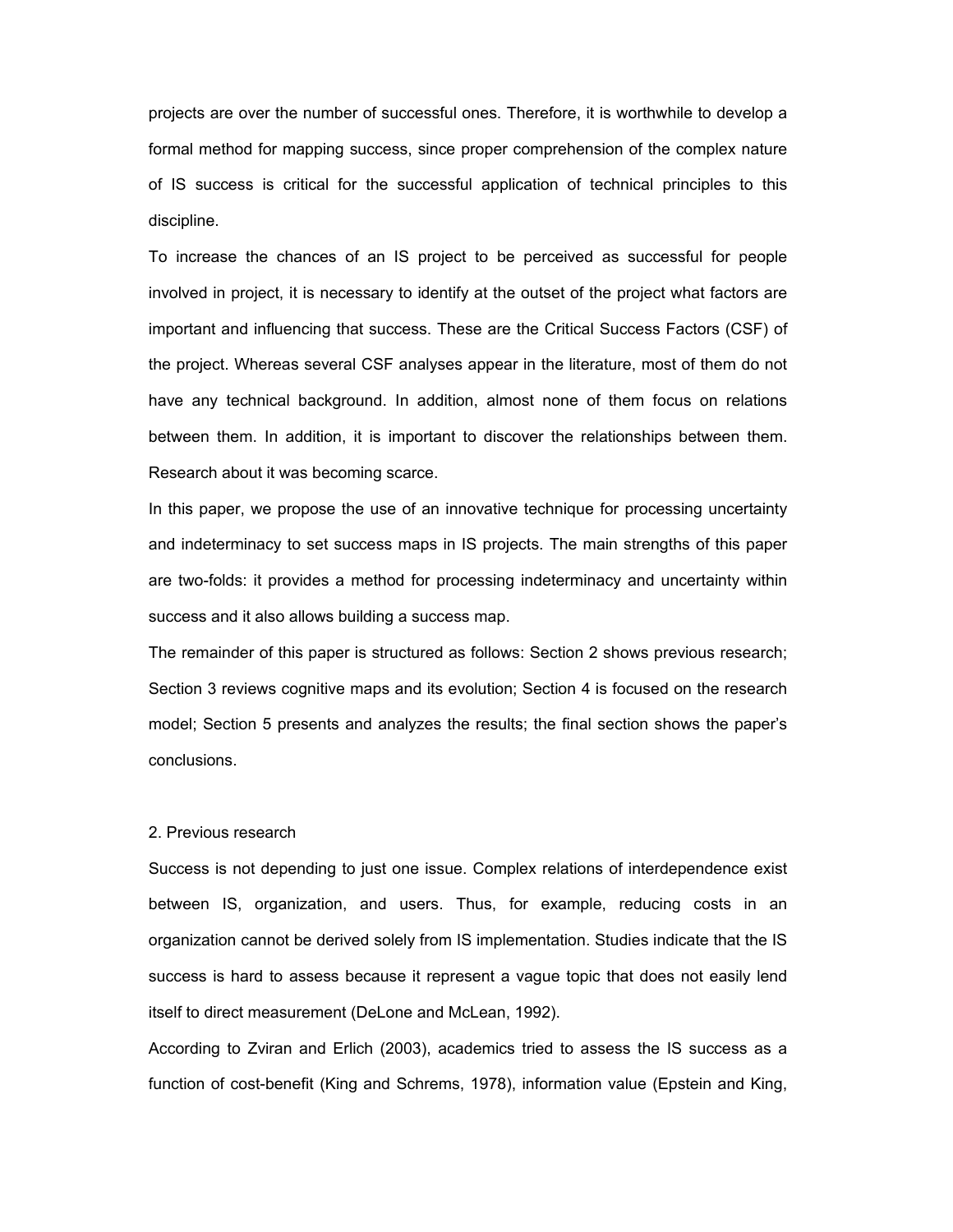1983; Gallagher, 1974), or organization performance (Turner, 1982). System acceptance (Davis, 1989) has used for it too. Anyway, cost-benefit, information value, system acceptance, and organization performance are difficult to apply as measures.

Critical Success Factor method (Rockart, 1979) have been used as a mean for identifying the important elements of IS success since 1979. It was developed as a method to enable CEOs to recognize their own information needs so that IS could be built to meet those needs. This concept has received a wide diffusion among IS scholars and practitioners (Butler and Fitzgerald, 1999).

Numerous scientific publications address the issue of CSF in the IS field as well as in other fields. But, little efforts have been done for introducing formal methods in success research. Some authors (Poon and Wagner, 2001) analysed some aspects of CSF just by the use of personal interviews, whereas others (Ragahunathan et al., 1989) carried out a Survey-based field study. Interviews and/or questionnaires are common tools for measuring success. However, formal methodology is not usual.

On the other hand, Salmeron and Herrero (2005) propose a hierarchical model to model success. Anyway, indeterminacy was not processed. Therefore, we think that a formal method to process indeterminacy and uncertainty in IS success is an useful endeavour.

#### 3. Uncertainty and Indeterminacy processing in cognitive maps

#### 3.1. Cognitive mapping

A cognitive map shows a representation of how humans think about a particular issue, by analyzing, arranging the problems and graphically mapping concepts that are connected between them. In addition, it identifies causes and effects and explains causal links (Eden and Ackermann, 1992). The cognitive maps study perceptions about the world and the way they act to reach human desires within their world. Kelly (1955, 1970) gives the foundation for this theory, based on a particular cognitive psychological body of knowledge. The base postulate for the theory is that "a person's processes are psychologically canalized by the ways in which he anticipates events." Mental models of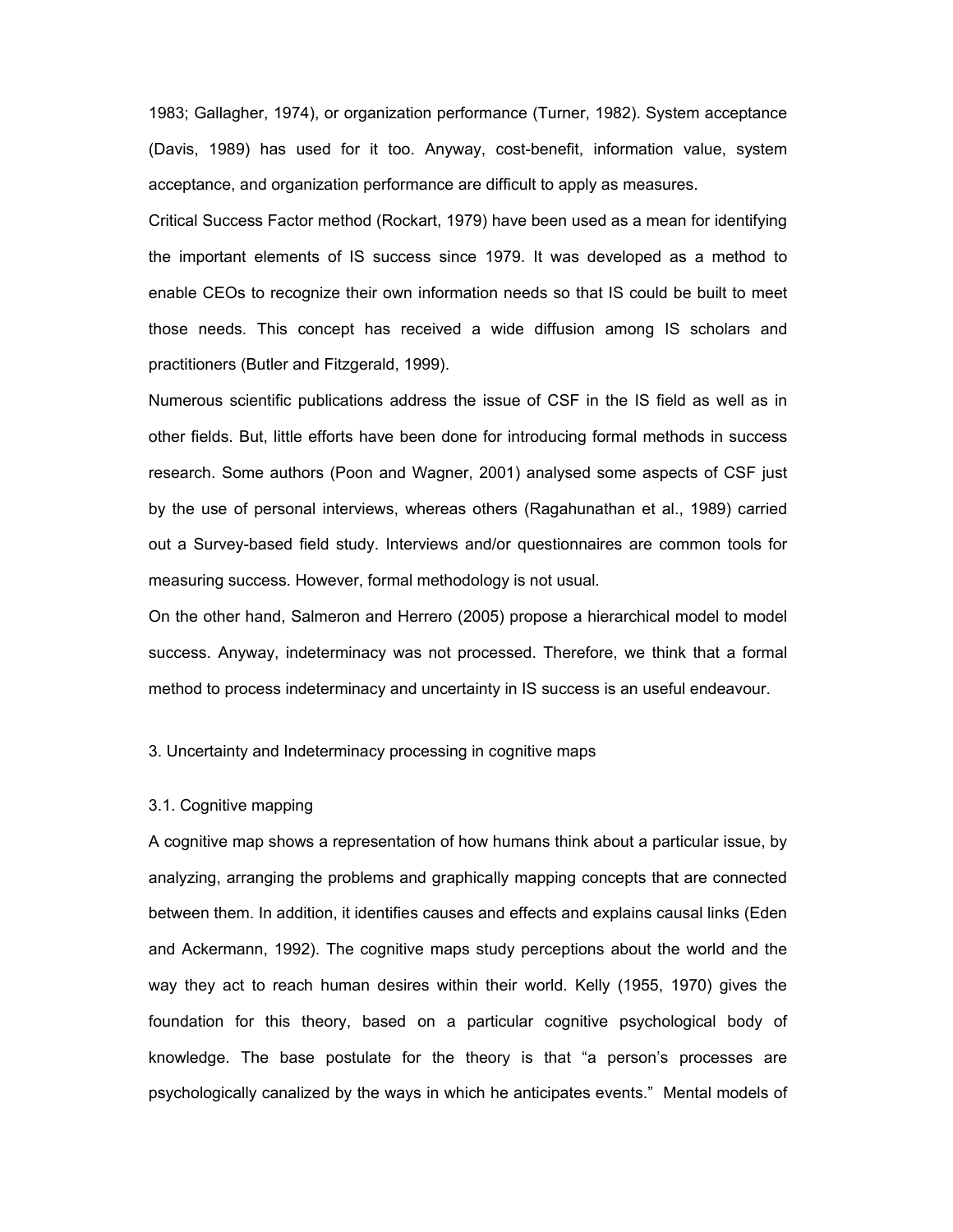top managers in firms operating in a competitive environment have been studied (Barr et al., 1992) using cognitive mapping. They suggest that the cognitive models of these managers must take into account significant new areas of opportunity or technological developments, if they want stay ahead. In this sense, it is critical to consider mental models in success research.

#### 3.2. Neutrosophic Cognitive Maps (NCM)

In fact, success is a complex concept, and its evaluation is complicated, unstructured and not readily quantifiable. The NCM model seems to be a good choice to deal with this ambiguity. NCM are flexible and can be customised in order to consider the CSFs of different IT projects.

Neutrosophic Cognitive Maps (Vasantha-Kandasamy and Smarandache, 2003) is based on Neutrosophic Logic (Smarandache, 1999) and Fuzzy Cognitive Maps. Neutrosophic Logic emerges as an alternative to the existing logics and it represents a mathematical model of uncertainty, and indeterminacy. A logic in which each proposition is estimated to have the percentage of truth in a subset T, the percentage of indeterminacy in a subset I, and the percentage of falsity in a subset F, is called Neutrosophic Logic. It uses a subset of truth (or indeterminacy, or falsity), instead of using a number, because in many cases, humans are not able to exactly determine the percentages of truth and of falsity but to approximate them: for example a proposition is between 30-40% true. The subsets are not necessarily intervals, but any sets (discrete, continuous, open or closed or half-open/ half-closed interval, intersections or unions of the previous sets, etc.) in accordance with the given proposition. A subset may have one element only in special cases of this logic. It is imperative to mention here that the Neutrosophic logic is a strait generalization of the theory of Intuitionistic Fuzzy Logic.

Neutrosophic Logic which is an extension/combination of the fuzzy logic in which indeterminacy is included. It has become very essential that the notion of neutrosophic logic play a vital role in several of the real world problems like law, medicine, industry, finance, IT, stocks and share, and so on. Fuzzy theory measures the grade of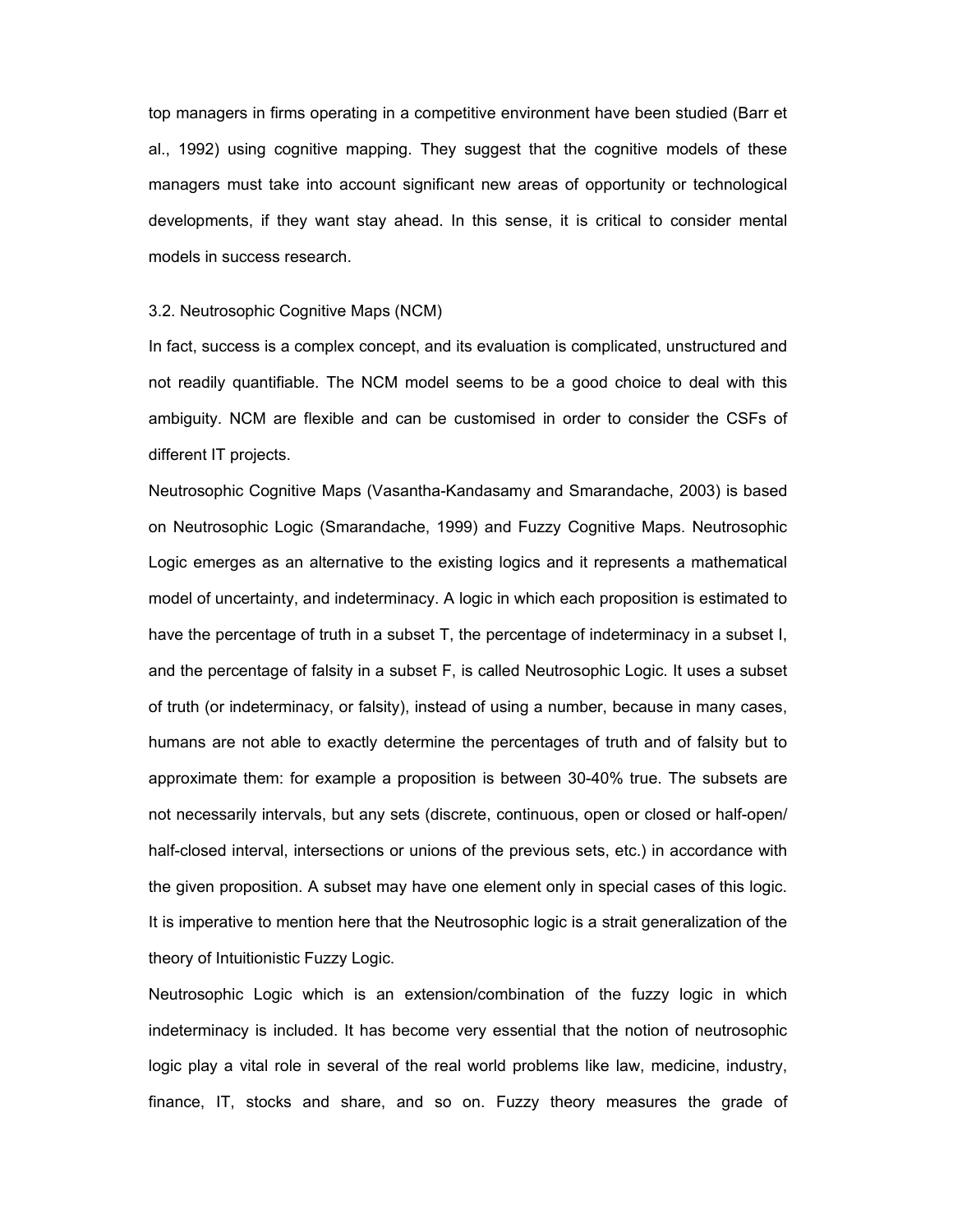membership or the non-existence of a membership in the revolutionary way but fuzzy theory has failed to attribute the concept when the relations between notions or nodes or concepts in problems are indeterminate. In fact one can say the inclusion of the concept of indeterminate situation with fuzzy concepts will form the neutrosophic concepts (there also is the neutrosophic set, neutrosophic probability and statistics).

In this sense, Fuzzy Cognitive Maps mainly deal with the relation / non-relation between two nodes or concepts but it fails to deal with the relation between two conceptual nodes when the relation is an indeterminate one. Neutrosophic logic is the only tool known to us, which deals with the notions of indeterminacy.

A Neutrosophic Cognitive Map (NCM) is a neutrosophic directed graph with concepts like policies, events, etc. as nodes and causalities or indeterminates as edges. It represents the causal relationship between concepts. A neutrosophic directed graph is a directed graph in which at least one edge is an indeterminacy denoted by dotted lines.

Let  $C_1, C_2, \ldots, C_n$  denote n nodes, further we assume each node is a neutrosophic vector from neutrosophic vector space V. So a node  $C_i$  will be represented by  $(x_1, ..., x_n)$  where  $x_k$ 's are zero or one or I (I is the indeterminate introduced before) and  $x_k = 1$  means that the node  $C_k$  is in the on state and  $x_k = 0$  means the node is in the off state and  $x_k = 1$ means the nodes state is an indeterminate at that time or in that situation.

Let  $C_i$  and  $C_j$  denote the two nodes of the NCM. The directed edge from  $C_i$  to  $C_j$  denotes the causality of  $C_i$  on  $C_j$  called connections. Every edge in the NCM is weighted with a number in the set  $\{-1, 0, 1, 1\}$ . Let  $e_{ij}$  be the weight of the directed edge C<sub>i</sub>C<sub>j</sub>,  $e_{ij} \in \{-1, 0, 1, 1\}$ . 1,0,1,I}.  $e_{ij}$  = 0 if C<sub>i</sub> does not have any effect on C<sub>j</sub>,  $e_{ij}$  = 1 if increase (or decrease) in C<sub>i</sub> causes increase (or decreases) in  $C_j$ ,  $e_{ij}$  = -1 if increase (or decrease) in  $C_i$  causes decrease (or increase) in  $C_j$ .  $e_{ij}$  = I if the relation or effect of  $C_i$  on  $C_j$  is an indeterminate. The edge  $e_{ij}$  takes values in the fuzzy causal interval [-1, 1] ( $e_{ij}$  = 0 indicates no causality,  $e_{ij}$  > 0 indicates causal increase; that  $C_j$  increases as  $C_i$  increases and  $C_j$  decreases as  $C_i$ 

decreases,  $e_{ij}$  < 0 indicates causal decrease or negative causality  $C_j$  decreases as  $C_i$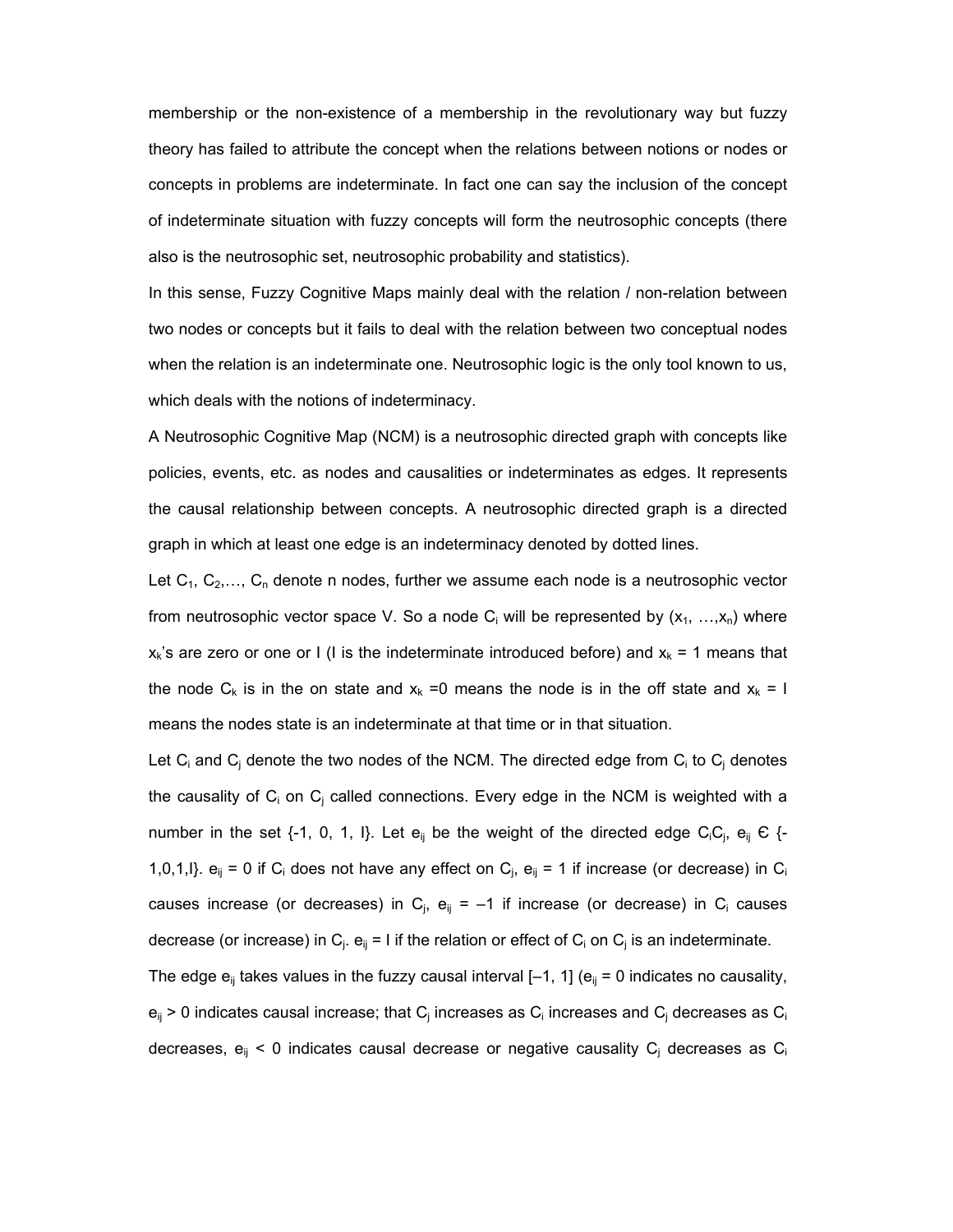increases or  $C_j$ , increases as  $C_i$  decreases. Simple FCMs have edge value in  $\{-1, 0, 1\}$ . Thus if causality occurs it occurs to maximal positive or negative degree.

It is important to note that  $e_{ii}$  measures only absence or presence of influence of the node  $C_i$  on  $C_j$  but till now any researcher has not contemplated the indeterminacy of any relation between two nodes  $C_i$  and  $C_j$ . When we deal with unsupervised data, there are situations when no relation can be determined between some two nodes. In our view this will certainly give a more appropriate result and also caution the user about the risks and opportunities of indeterminacy.

Using NCM is possible to build a Neutrosophic Success Map (NSM). NSM nodes represent Critical Success Factors (CSF). They are the limited number of areas in which results, if they are satisfactory, will ensure successful competitive performance for the organization. They are the few key areas where "things must go right" for the project (Rockart, 1979). This tool shows the relations and the fuzzy values within in an easy understanding way. This is an useful approach for non-technical decision makers. At the same time, it allows computation as FCM. Figure 1 shows the NSM static context.



Figure 1: NSM static context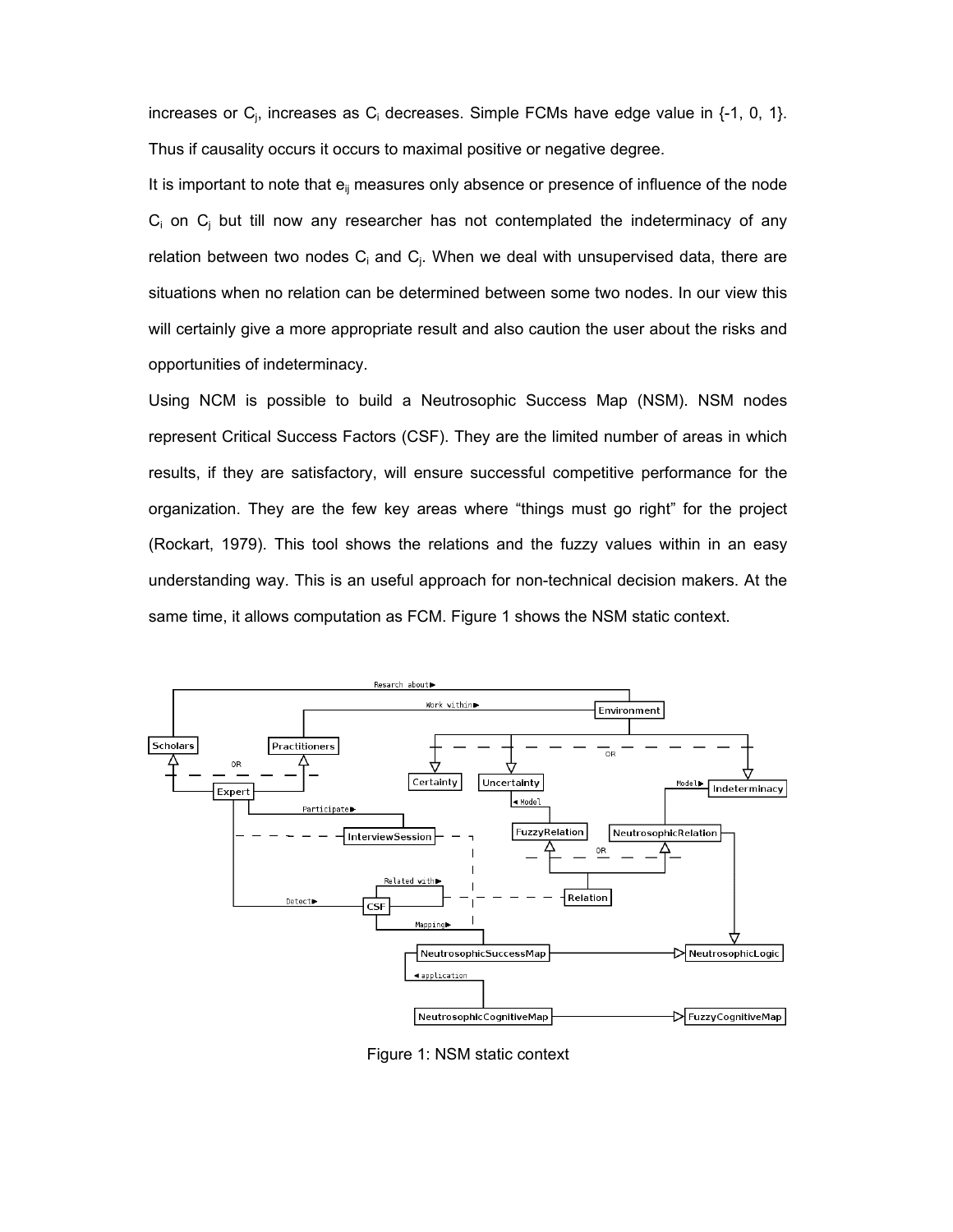5. Building a NSM

EIS project have been used for building a Neutrosophic Success Map. EIS, or executive support systems as they are sometimes called, can be defined as computer-based information systems that support communications, coordination, planning and control functions of managers and executives in organizations (Salmeron and Herrero, 2005).

NSM will be based on textual descriptions given by EIS experts on interviews with them. The steps followed are:

- 1) Experts selection. It is critical step. Expert selection was based on specific knowledge of EIS systems. Experts are 19 EIS users of leading companies and EIS researchers. The composition of the respondents is important. Multiple choices were contemplated. The main selection criterion considered was recognized knowledge in research topic, absence of conflicts of interest and geographic diversity. All conditions were respected. In addition, respondents were not chosen just because they are easily accessible.
- 2) Identification of CSF influencing the EIS systems.
- 3) Identification and assess of causal relationships among these CSF. Indeterminacy relations are included.

Experts discover the CSFs and give qualitative estimates of the strengths associated with causal links between nodes representing these CSFs. These estimates, often expressed in imprecise or fuzzy/neutrosophic linguistic terms, are translated into numeric values in the range –1 to 1. In addition, indeterminacy is used for modelling that kind of relations relationships among nodes.

The nodes (CSFs) discover was the following:

- 1. Users' involvement  $(x_1)$ . It is defined as a mental or psychological state of users toward the system and its development process. It is generally accepted that IS users' involvement in the application design and implementation is important and necessary (Hwang and Thorn, 1999). It is essential in maintenance phase too.
- 2. Speedy prototype development  $(x_2)$ . It encourages the right information needs because it interacts between user and system as soon as possible.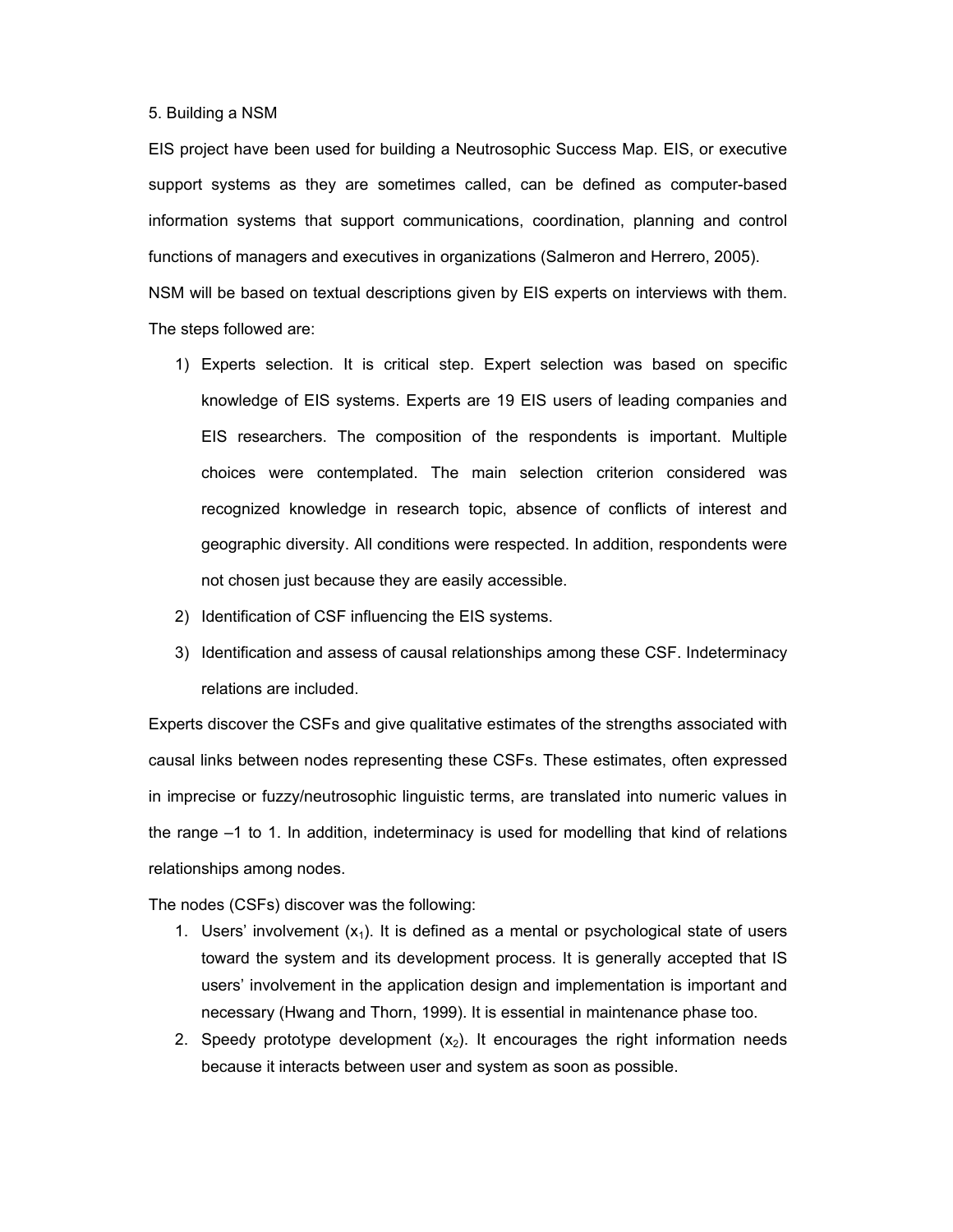- 3. Top management support  $(x_3)$ . EIS support with his/her authority and influence over the rest of the executives.
- 4. Flexible system  $(x_4)$ . EIS must be flexible enough to be able to get adapted to changes in the types of problems and the needs of information.
- 5. Right information requirements  $(x<sub>5</sub>)$ . Eliciting requirements is one of the most complicated tasks in developing EIS and getting a correct requirement set is challenging.
- 6. Technological integration  $(x_6)$ . EIS tool selected must be integrated in companies' technological environment.
- 7. Balanced development team  $(x_7)$ . Suitable human resources are required for developing EIS. Technical background and business knowledge are needed.
- 8. Business value  $(x_8)$ . The system must solve a critical business problem. There should be a clear business value in EIS use.
- 9. Change management  $(x<sub>9</sub>)$ . It is the process of developing a planned approach to change in a firm. EIS will be a new way of working. Typically the objective is to maximize the collective efforts of all people involved in the change and minimize the risk of failure of EIS project.

The NSM find out is presented in Figure 2. Fuzzy values are included.



Figure 2. EIS NSM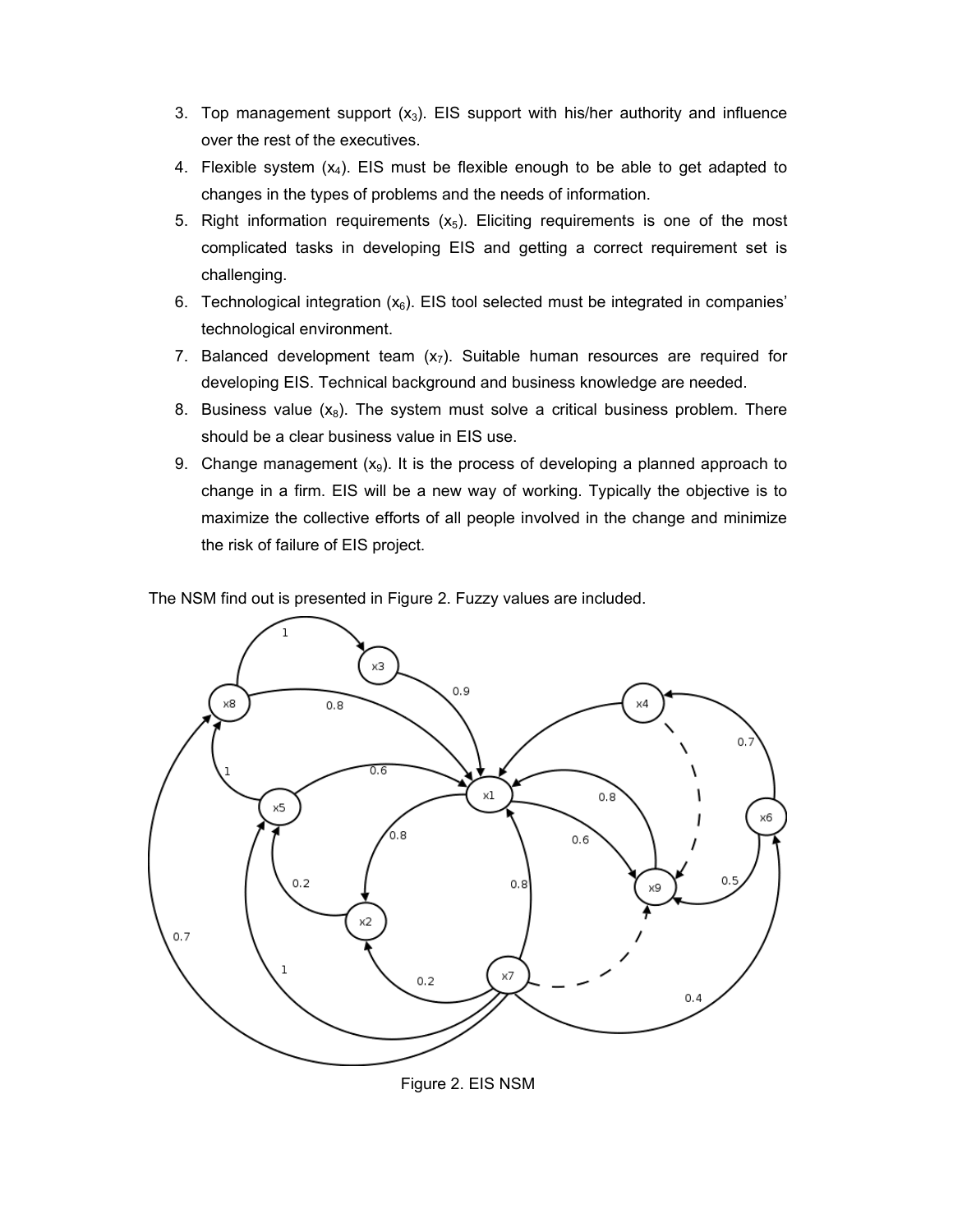The adjacency matrix associated to NSM is N(E).

| $N(E)= \begin{pmatrix} 0 & 0.8 & 0 & 0 & 0 & 0 & 0 & 0 & 0.6\ 0 & 0 & 0 & 0 & 0.2 & 0 & 0 & 0 & 0\ 0.9 & 0 & 0 & 0 & 0 & 0 & 0 & 0 & 0\ 0.1 & 0 & 0 & 0 & 0 & 0 & 0 & 0 & 1\ 0.6 & 0 & 0 & 0 & 0 & 0 & 0 & 0 & 1 & 0\ 0 & 0 & 0.7 & 0 & 0 & 0 & 0 & 0.5\ 0.8 & 0.2 & 0 & 0 & 1 & 0.4 & 0 & 0.7 & I$ |  |  |  |  |  |
|-----------------------------------------------------------------------------------------------------------------------------------------------------------------------------------------------------------------------------------------------------------------------------------------------------|--|--|--|--|--|
|                                                                                                                                                                                                                                                                                                     |  |  |  |  |  |

The stronger relations are between  $x_5$  to  $x_8$ ,  $x_7$  to  $x_5$  and  $x_8$  to  $x_3$ . It follows that a balanced development team has a positive influence over elicitation requirements process. In the same sense, eliciting right requirements have a positive influence over system business value and system business value over top management support. In addition, users' involvement receives influence from six nodes.

On the other hand, we have found two neutrosophic relations between  $x_4$  to  $x_9$ ,  $x_5$  to  $x_3$ and  $x<sub>7</sub>$  to  $x<sub>9</sub>$ . It follows that experts perceive indeterminacy in relations between EIS flexibility and balanced team skills to change management. They can not to assess the relation between them, but they perceive that relation could exist. It is an useful information since the decision-makers can be advised from it. They will be able to be careful with those relations.

In addition, NSM predict effects of one or more CSFs (nodes) in the regarding ones. If we know that any CSFs are on, we can discover the influence over the others. This process is similar in Fuzzy Cognitive Maps.

Let  $\overline{C_1C_2}, \overline{C_2C_3},..., \overline{C_{n-1}C_n}$  be cycle (Vasantha-Kandasamy and Smarandache, 2003), when  $C_i$  is switched on and if the causality flow through the edges of a cycle and if it again causes  $C_i$ , we say that the dynamical system goes round and round. This is true for any node  $C_i$ , for  $i = 1, 2, \ldots, n$ . the equilibrium state for this dynamical system is called the hidden pattern. If the equilibrium state of a dynamical system is a unique state vector, then it is called a fixed point. If the NSM settles with a state vector repeating in the form

$$
x_1 \to x_2 \to \ldots \to x_i \to x_1,
$$

then this equilibrium is called a limit cycle of the NSM.

Let  $C_1, C_2, \ldots, C_n$  be the CSFs of an NSM. Let E be the associated adjacency matrix. Let us find the hidden pattern when  $x_1$  is switched on when an input is given as the vector  $A_1$  $=$  (1, 0, 0,..., 0), the data should pass through the neutrosophic matrix  $N(E)$ , this is done by multiplying  $A_1$  by the matrix N(E). Let  $A_1N(E) = (a_1, a_2,..., a_n)$  with the threshold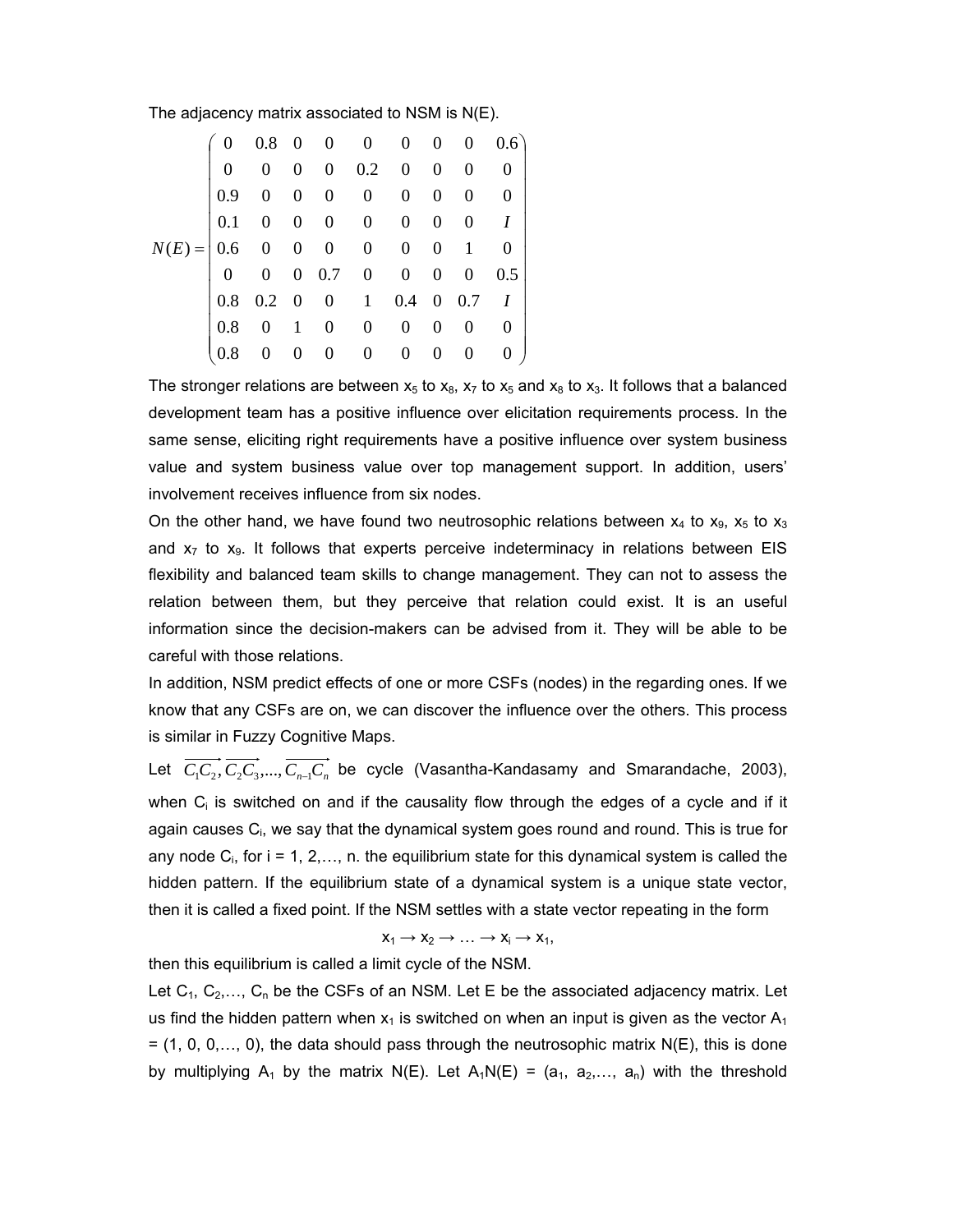operation that is by replacing  $a_i$  by 1 if  $a_i$  > k and  $a_i$  by 0 if  $a_i$  < k and  $a_i$  by l if  $a_i$  is not a integer.

$$
f(k) = \begin{cases} a_i < k \implies a_i = 0 \\ a_i > k \implies a_i = 1 \\ a_i = b + c \times I \implies a_i = b \\ a_i = c \times I \implies a_i = I \end{cases}
$$

This procedure is repeated till we get a limit cycle or a fixed point. According to this, the limit cycle or a fixed point of vector state of each CSFs is calculated with k=0.5. We take the state vector  $A_1 = (1 0 0 0 0 0 0)$ . We will see the effect of  $A_1$  over the model.

 $A_1 N(E) = \begin{pmatrix} 0 & 0.8 & 0 & 0 & 0 & 0 & 0 & 0 & 0 & 0 & 0 \end{pmatrix}$  (1 1 0 0 0 0 0 0 0 1) =  $A_2$  $(A, N(E) = (0.8 \ 0.8 \ 0.8 \ 0.0 \ 0.2 \ 0.0 \ 0.6) \longrightarrow (1 \ 1 \ 0 \ 0 \ 0 \ 0 \ 0.0 \ 1) = A_3 = A_2$ 

 $A<sub>2</sub>$  is a fixed point. According with experts the on state of users' involvement has effect over speedy prototype development and change management. We take the new state vector  $A_1 = (1 \ 0 \ 1 \ 0 \ 0 \ 0 \ 0 \ 0)$ . We will see the effect of users' involvement and top management support  $(A<sub>1</sub>)$  over the model.

| $A_1N(E) = (0.9 \t0.8 \t0.0 \t0.2 \t0.0 \t0.6) \rightarrow (1 \t1 \t1 \t0.0 \t0.0 \t1) = A_2$       |  |  |  |  |  |  |  |  |
|-----------------------------------------------------------------------------------------------------|--|--|--|--|--|--|--|--|
| $A_2N(E) = (1.7 \t0.8 \t0.0 \t0.2 \t0.0 \t0.6) \rightarrow (1 \t1 \t1 \t0.0 \t0.0 \t1) = A_3 = A_2$ |  |  |  |  |  |  |  |  |

Thus  $A_2$ =(1 1 1 0 0 0 0 0 1), according with experts the on state of users' involvement and top management support have effects over the prototype speed of development  $(x_2)$  and change management  $(x<sub>9</sub>)$ . It is interesting to discover that both previous state vectors have the same influence over the model. Both vector states have influence over prototype speed of development  $(x<sub>2</sub>)$  and change management, but no direct effect over the rest of CSFs.

The vector states described are only two of the several available, even vectors with several CSFs on. However the proposal here presented is as simple as possible while being consistent with the process, data gathered from the expert's perceptions, and the aims and objectives of the paper.

6. Conclusions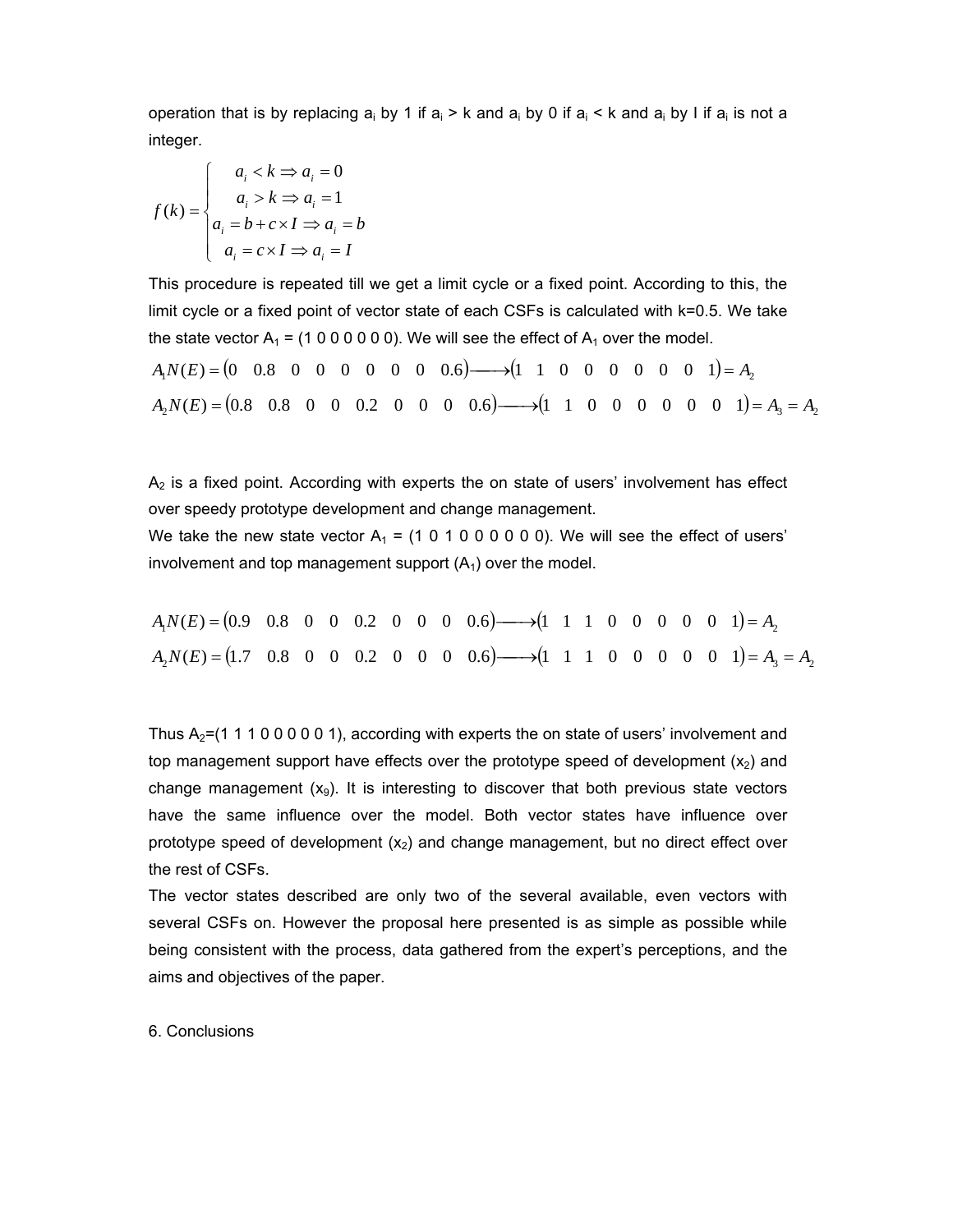The main strengths of this paper are two-folds: it provides a method for project success mapping and it also allows know CSF effects over the other ones. In this paper, we proposed the use of the Neutrosophic Success Maps to map EIS success.

A tool for evaluating suitable success models for IS projects is required due to the increased complexity and uncertainty associated to this kind of projects. This leads to the innovative idea of adapting and improving the existent Neutrosophic theories for their application to indicators of success for IS projects.

Neutrosophic Success Map is an innovative success research approach. NSM is based on Neutrosophic Cognitive Map. The concept of NCM can be used in modelling of systems success, since the concept of indeterminacy play a role in that topic. This was our main aim is to use NCMs in place of FCMs. When an indeterminate causality is present in an FCM we term it as an NCM.

The results not mean that any CSF is unimportant or has not effect over the model. It means what are the respondents' perceptions about the relationships of them. This is a main issue, since it is possible to manage the development process with more information about the expectations of final users.

Anyway, more research is needed about Neutrosophic logic limit and applications. Incorporating the analysis of NCM and NSM, the study proposes an innovative way for success research. We think this is an useful endeavour.

7. References

Axelrod, R. Structure of Decision: The Cognitive Maps of Political Elites, Princeton Univ. Press, New Jersey, 1976.

Barr P.S., Stimpert J.L. and Huff A.S. Cognitive Change, Strategic Action, and Organizational Renewal, Strategic Management Journal 13 (1992), pp. 15-36.

Barros, M.O.; Werner C.M.L. and Travassos, G.H. Supporting risks in software project management, Journal of Systems and Software 70 (2004) (1-2), pp. 21-35.

Butler, T. and Fitzgerald, B. Unpacking the systems development process: an empirical application of the CSF concept in a research context, Journal of Strategic Information Systems 8 (4) (1999), pp. 351–371.

Davis, F. D. Perceived usefulness, perceived ease of use, and user acceptance of information technology. MIS Quarterly 13 (1989) (3), pp. 319-340.

Eastereby-Smith M., Thorpe R. and Holman D. 1996 "Using repertory grids in management" Journal of European Industrial Training 20, p. 3.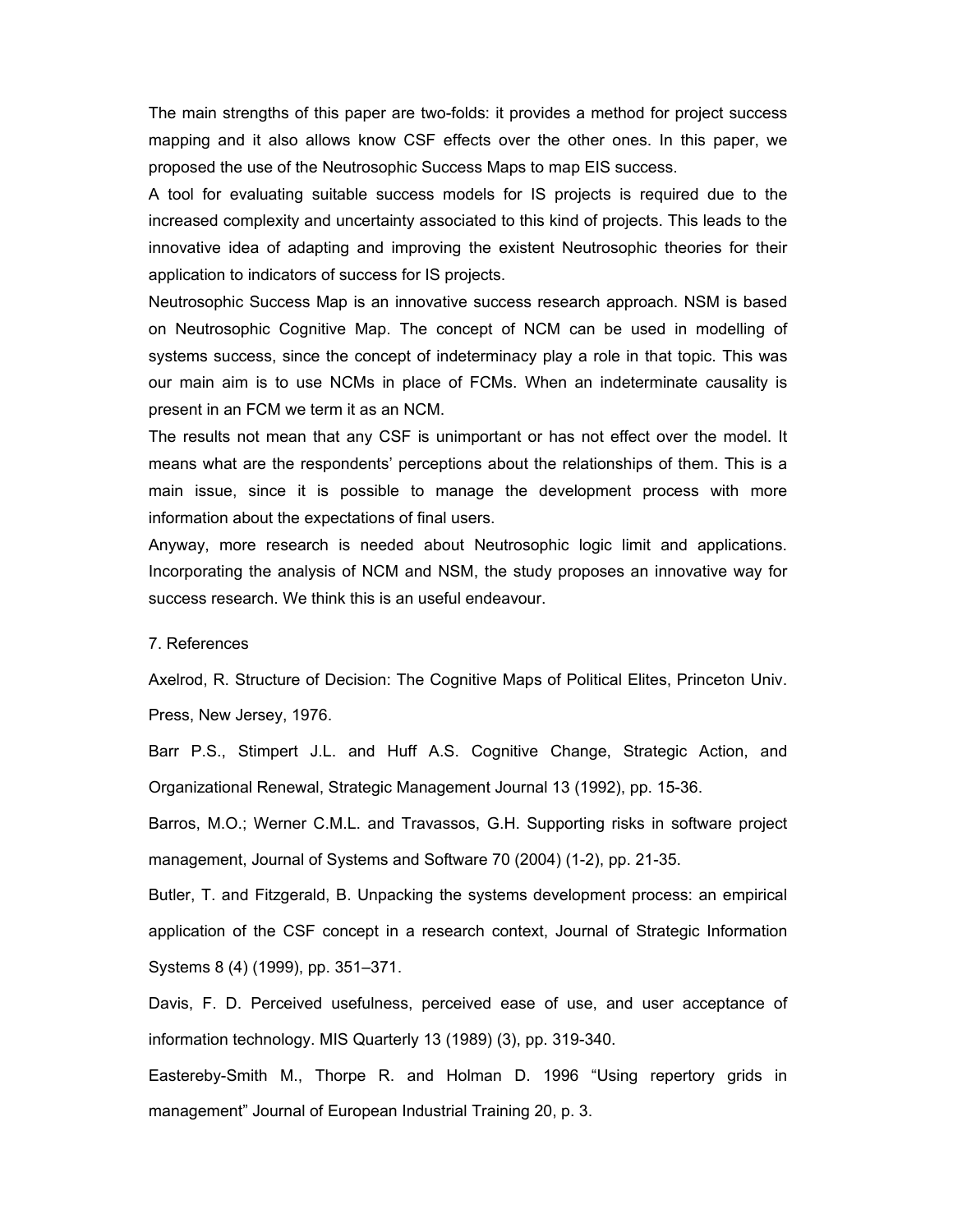Eden, C. and Ackermann, F. 1992 "Strategy development and implementation – the role of a group decision support system" in Holtham, C. Executive Information Systems and Strategic Decision Support, Unicom, Uxbridge, UK, pp. 53-77.

Epstein, B.J. and King W.R. An Experimental Study of the Value of Information, Omega, 10(3) (1983), pp. 249-258.

Gallagher, C.A. Perceptions of the Value of a Management Information System, Academy of Management Journal, 17(1) (1974), pp. 46-55.

Gordon M. and Tan F. 2002. "The repertory grid technique: A method for the study of cognition in information systems". MIS Quarterly 26(1), p. 39.

Hwang, M.I. and, Thorn, R.G. The effect of user engagement on system success: a metaanalytical integration of research findings, Information & Management 35 (4) (1999) 229– 236.

Kelly, G. 1970. "A brief introduction to personal construct theory". Academic Press, London.

Kelly, G. 1955. "The Psychology of Personal Constructs". New York, Norton & Company.

King, J.L. and Schrems, E.L. Cost-Benefits Analysis in IS Development and Operation, Computing Surveys 10 (1978), pp. 19-34.

Kosko, B. Fuzzy Cognitive Maps, Int. J. of Man-Machine Studies, 24 (1986) 65-75.

Nord, J.H. and Nord, G.D. Executive information systems: a study and comparative analysis, Information & Management 29 (2) (1995), pp. 95– 106.

Poon P. and Wagner, C. Critical success factors revisited: success and failure cases of information systems for senior executives, Decision Support Systems 30 (2001) (4), pp. 393–418.

Ragahunathan, T.S., Gupta, Y.P. and Sundararaghavan, P.S. Assessing the impact of IS executives' critical success factors on the performance of IS organisations. Information and Management 17 (3) (1989), pp. 157–168.

Rainer Jr. R.K. and Watson, H.J. The keys to executive information systems success, Journal of Management Information Systems 12 (1995) (2), pp. 83– 98.